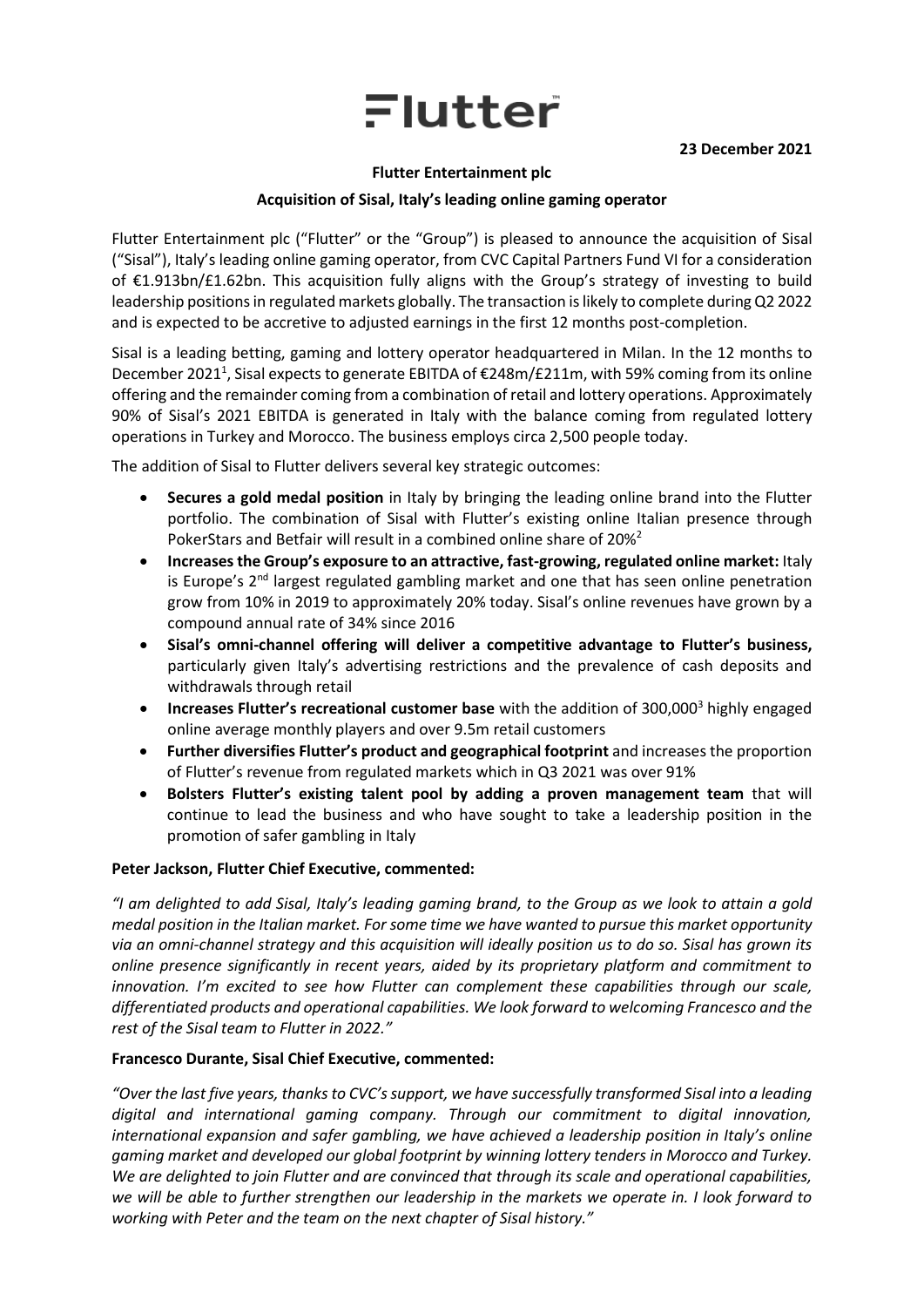#### **Giampiero Mazza, Managing Partner at CVC Italy commented:**

*"We are very proud of the success achieved by Sisal and its transformation since our acquisition in 2016. Through heavy investment in its digital competencies, Sisal has become Italy's leader in online gaming while also growing its international operations. Furthermore, the Company is leading the Italian industry in ensuring responsible and safe gaming. We want to thank Francesco and the whole management team for their incredible dedication, focus and ambition, and for leading this successful journey in spite of regulatory challenges and the pandemic. Flutter is a fantastic new partner for Sisal and we wish them the very best."*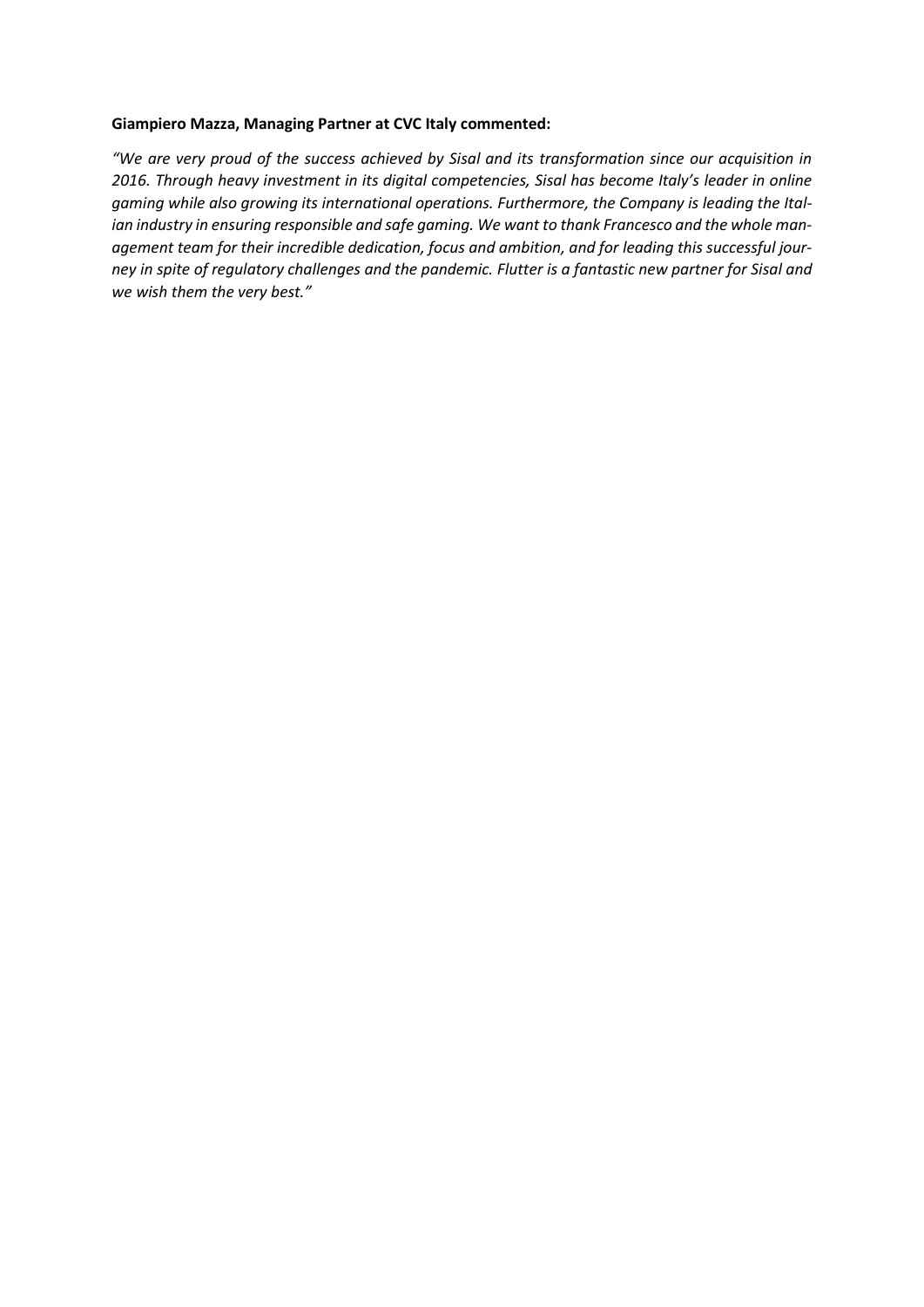# **1. Attractiveness of the Italian market to Flutter**

The Italian market offers the following attractive characteristics:

- **Size:** Italy is the second largest regulated gambling market in Europe after the UK, with total estimated gross gaming revenue (GGR) in 2019 of €19bn/£16bn<sup>4</sup>
- **Potential for online growth due to ongoing migration from retail:**
	- $\circ$  Whilst just 10% of total Italian GGR was generated online in 2019, the Covid-19 pandemic has led to a material increase to around 20% over the last two years. We expect that a sizable proportion of migrated customers are likely to remain online as trading conditions normalise
	- o Online penetration rates remain well below the UK and Australia where online share of total gambling spend was estimated to be circa 60% and 70% respectively in 2019
	- $\circ$  With good ongoing structural momentum, the Italian online market is projected to be worth £3.6bn by 2024, equating to forecast 5-year compound annual growth of 18%<sup>5</sup>
- **Strategic advantages of retail network access:**
	- o Omni-channel operators, such as Sisal, are capable of maximising growth due to their retail presence and ability to engage with customers across both channels
	- o Advertising restrictions in particular have emphasised the opportunity for omni-channel operators to acquire online customers, allowing them to leverage their high brand awareness through having a retail presence. Since these restrictions were introduced, large omni-channel operators have gained market share at the expense of online-only operators
	- $\circ$  In addition, a significant proportion of online deposits/withdrawals are done via the retail network, with retail staff acting as brand advocates, providing multi-channel operators with a competitive moat around their businesses
- **Diversified product demand:**
	- o In 2022<sup>5</sup> an estimated 95% of online revenue is expected to come from gaming (59%) and sports betting (36%) combined, a mix that overlaps well with Flutter's core areas of expertise
	- $\circ$  The majority of retail revenue is expected to be derived from gaming machines (57%) and lottery (37%), with just 6% coming from sports betting

# **2. Sisal - Italian market leader and key online asset**

We believe that Sisal is very well-positioned to benefit from the structural growth drivers highlighted above. Key features of the business include:

- A leadership position today: Sisal's online market share is currently 11.9%<sup>2</sup>. Combined with Flutter's existing assets we will reach circa 20% share<sup>2</sup>
- **A market leading brand:** Clear #1 brand for 'top of mind' awareness in the Italian market, aided by a retail footprint of circa 1,700 Sisal outlets and a further 40,000 concession points/points of sale
- **A diverse product offering:** Across gaming, sports and lottery
- **Highly engaged player base:** Over 300,000<sup>3</sup> online average monthly players in Italy and a retail base of 9.5m customers to migrate online
- **Proprietary technology:** The business operates on a fully proprietary technology stack with a strong focus and track record in delivering product innovation, powered by over 1,000 employees dedicated to online product development
- **Experienced management team that will continue to lead the business**
- **Scope to grow in other markets/product verticals:** Lotteries have enabled Sisal to successfully grow outside of Italy. In Turkey, its lottery operation is projected to generate £22m EBITDA in 2021 despite only launching in 2020. This acquisition provides Flutter with lottery capabilities for the first time
- **Focus on sustainability:** Market leading focus on ESG and safer gambling underpinned by AI and the highest standards of industry certification